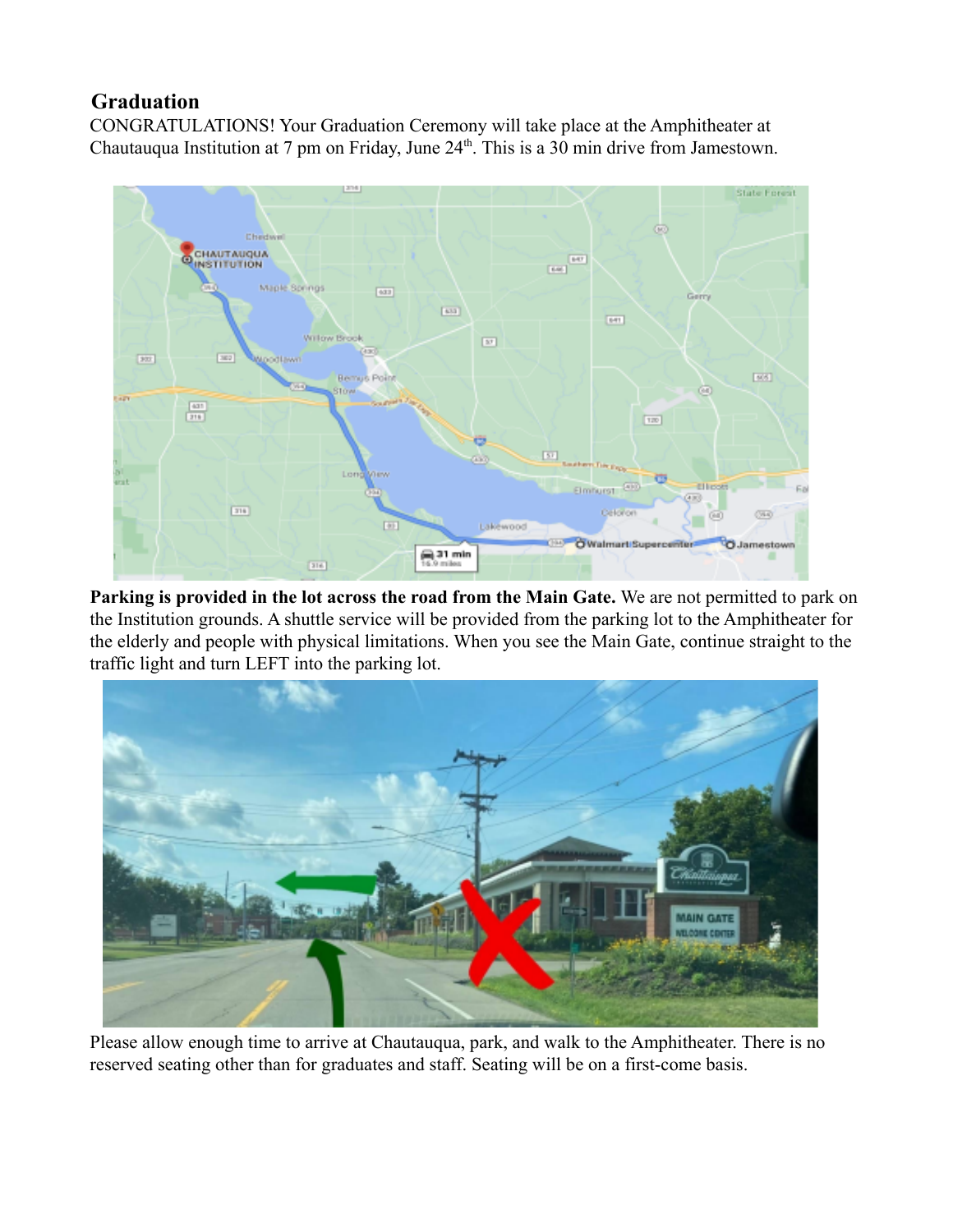• Graduates should be parked by 6:00 in order to be at the Amphitheater by 6:15

• Parking will be across the street. There is no parking on the Institution grounds. • Smoking AND vaping are prohibited at Chautauqua Institution. This includes the Amphitheater and all streets and parking lots. Please respect this.

- You will have a 10 min walk from the Main Lot to the Amphitheater
- Complimentary shuttle buses are available from the parking lot, for the elderly and those with physical limitations. Please walk if you are able.



**Other guidelines for Graduates:**

- 1. Do not forget your cap, gown, and tassel. (No extra tassels are available) Please remember to iron the robe. The tassel should be on the right side of the cap.
- 2. Upon arrival, graduates will need to check-in, receive their name cards, and prepare to line up for the procession. There will be staff there to help them through this process.
- 3. Gowns must be completely zipped up during the ceremony, especially while crossing the stage to receive your diploma.
- 4. Nothing should be worn or draped over the gowns.
- 5. You may decorate your caps but they must be APPROPRIATE. All school dress code rules will be enforced in regards to your caps and gowns.
- 6. "Only the person graduating is allowed to walk the stage at graduation."
- 7. Graduation is a respectful ceremony, and every attempt will be made to keep the celebration classy, uniformed, and dignified. We ask that guests refrain from talking during the event. You may remove small children as needed for breaks.

Thanks for your cooperation as we congratulate the class of 2022.